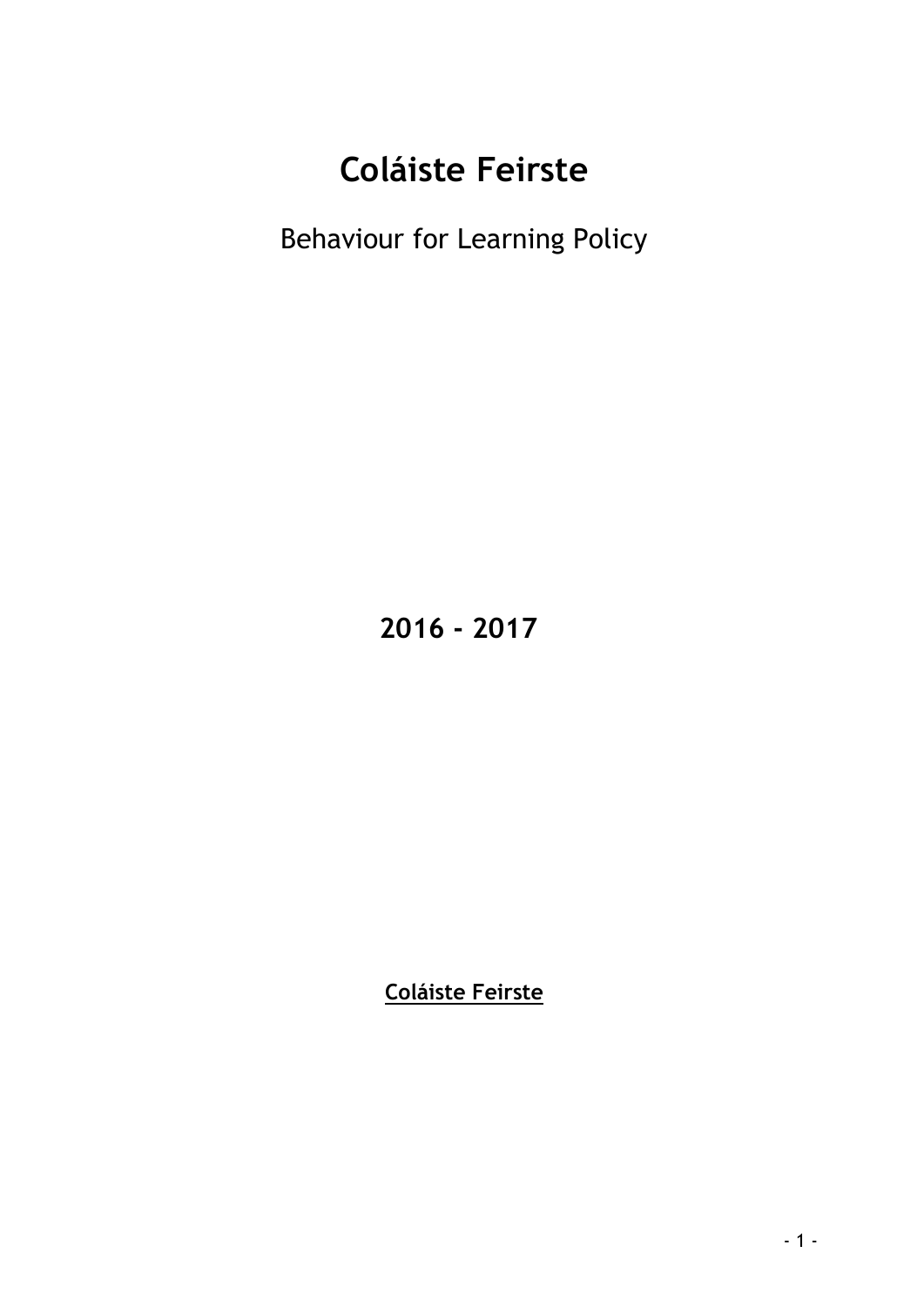Vision

Coláiste Feirste recognises the importance that pastoral care plays in the outlook of the school. We seek to create a learning environment in which our pupils feel comfortable and safe :- in which they feel valued as young people and are inspired to go about their learning in a safe and healthy atmosphere.

## Coláiste Feirste's Aims

It is the principle aim of Coláiste Feirste to provide the broadest possible range of education at secondary level through the medium of Irish and to achieve the highest standards in every aspect of that provision. The school has 25 years experience in secondary education through the medium of Irish, providing our pupils with the intellectual, technical and social skills so that they me develop into well rounded adults. We encourage our pupils to recognise their living heritage through the Irish language and culture, to derive pleasure and satisfaction from it, while nuturing tolerance for the views and traditions of others.

## Behaviour for Learning Policy

## **The Principles Underlying the School Behaviour Policy**

The Behaviour for Learning Policy at Coláiste Feirste is a statement of good practice which allows all pupils to learn and all teachers to teach. It covers all aspects of the school that contribute to a positive learning environment and school ethos. All members of the school are expected to help maintain an environment conducive to learning of which the fundamental tenets are mutual respect, courtesy and tolerance.

#### **Aims of Positive Behaviour Policy:**

- To promote Gaelic culture and language
- To support effective teaching and learning
- To contribute to mutual respect
- To maintain an orderly environment both within the school and the surrounding community
- To gain the agreement and active support of teachers, support staff and parents/carers
- To promote Pupil Voice in regard to Behaviour for Learning expectations and Rewards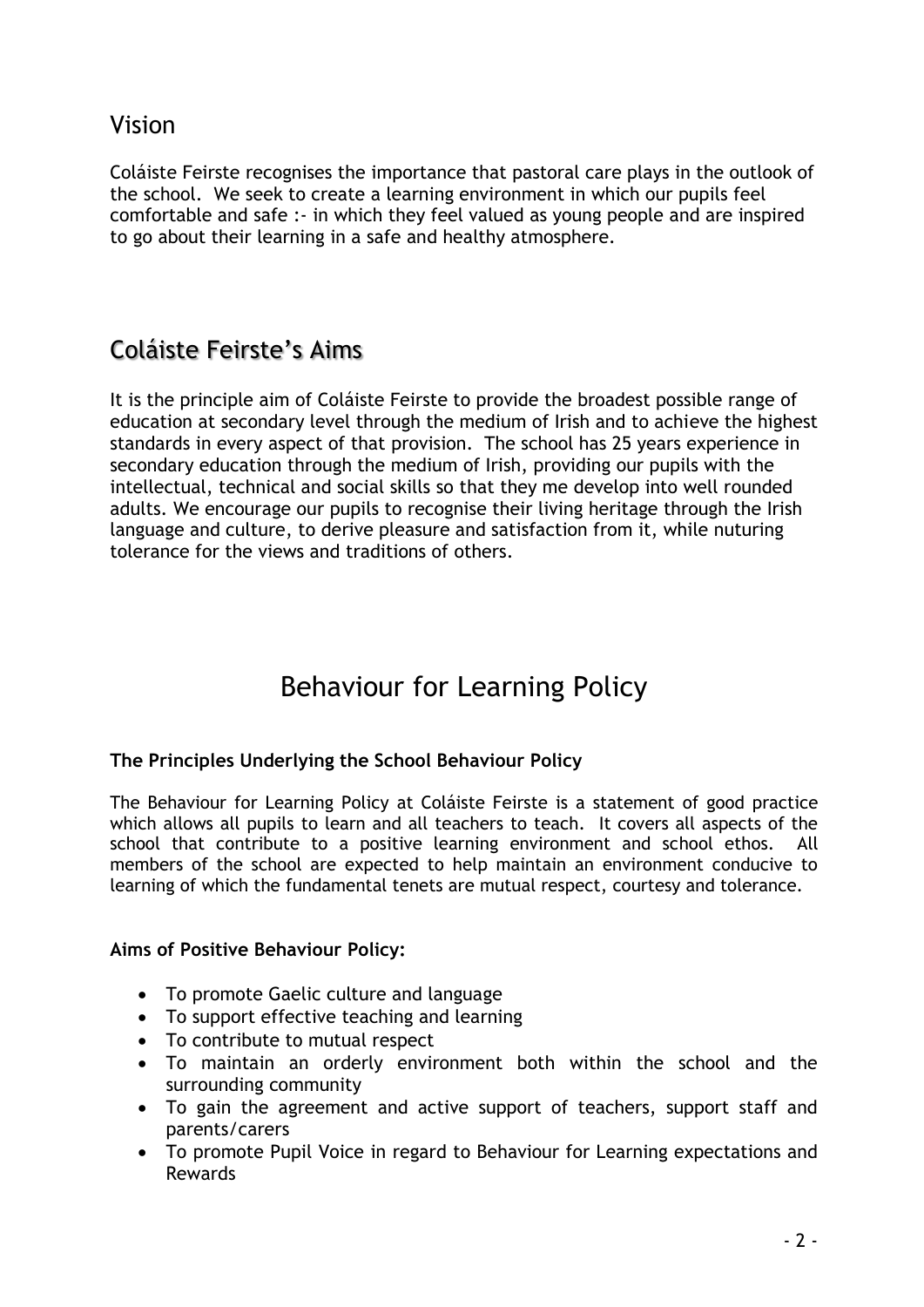- To work in partnership with parents/carers to encourage positive behaviour and attitudes
- To reward good behaviour and achievement
- To sanction poor behaviour

#### **General Expectations:**

- Always use Irish
- Be in full correct uniform
- Be punctual to school and to all classes
- Be prepared and fully equipped for all classes including brining PE kit when needed
- Be responsible for the school environment
- Be safe
- Be kind, polite and careful
- BE MOTIVATED TO LEARN
- **BE RESPECTFUL**

### **Responsibilities, Rules and Routines**

Each year we review the behaviour policy. These rules are the basis for behaviour inside and outside class.

# Our 6 key rules are:

We will use Irish when speaking to each other and with staff

We show respect towards ourselves, others and our environment

- We treat others and their property as we would like to be treated
- We listen attentively to all staff and fellow pupils
- We value all members of the Coláiste Feirste community
- We value other people's point of view
- We will keep our school clean and tidy
- We talk to each other in a polite and calm manner
- We welcome and respect visitors to our school community

We move around the school in an orderly manner

We walk on the left side in all school buildings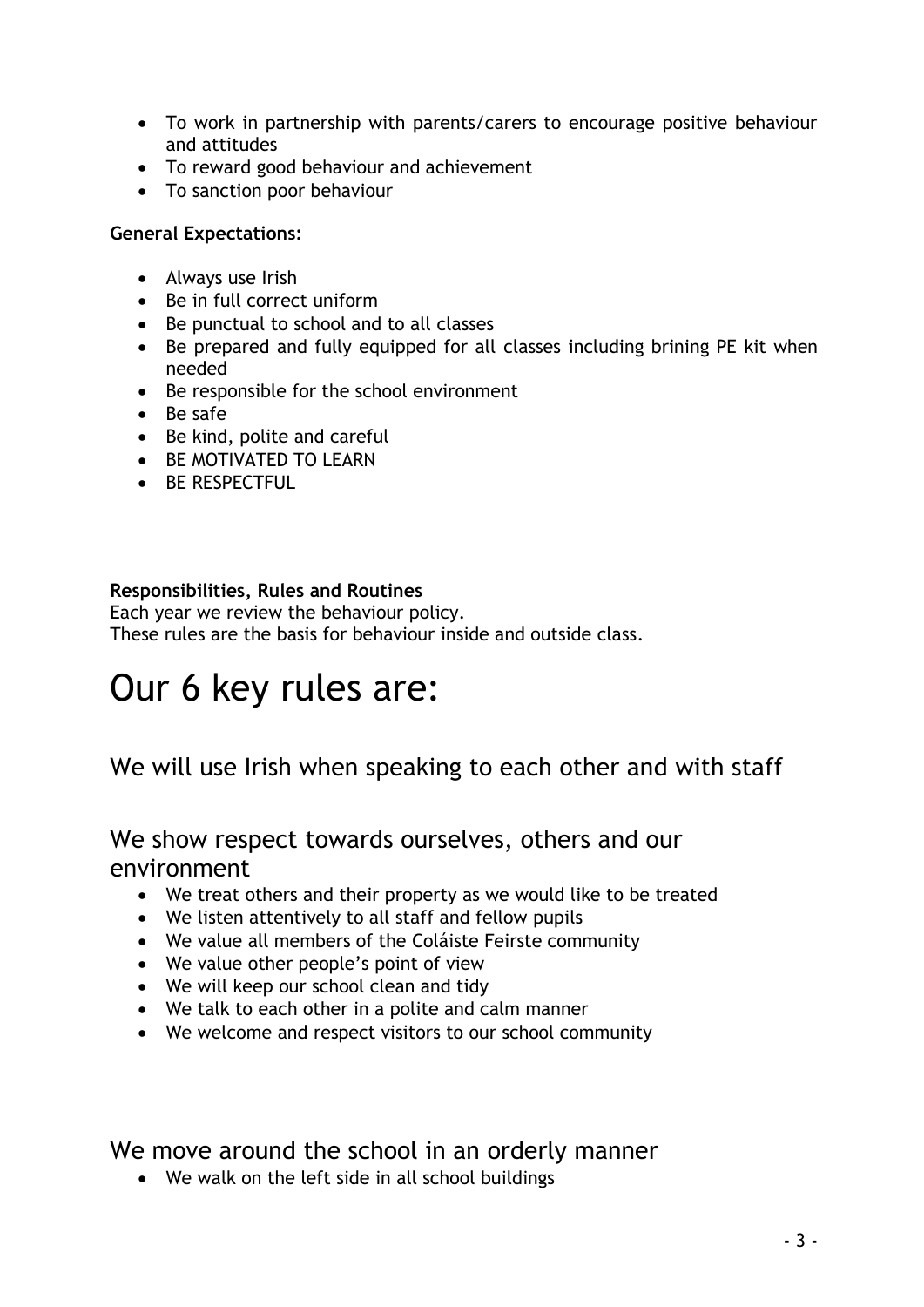- We line up quietly outside the classroom
- We don't shout or use unacceptable language
- We hold the door open for each other and members of staff
- We do not leave our belongings in the corridor

## We come to class prepared to work to the best of our ability

- We arrive to class on time
- We come with the correct equipment for the lesson
- We sit down quickly and quietly
- We come with the correct attitude for learning

## We will learn to listen and listen to learn

- We listen to the teacher
- We will follow instructions and guidance
- We will listen to other pupils
- We will help our fellow pupils with their learning

## We ensure our appearance is appropriate for school

- We will wear our full uniform correctly
- We will project a positive image of Coláiste Feirste

#### **Pupil Responsibilities**

Pupils:

- Will always speak in Irish respectfully and with staff
- Will follow instructions by school staff, obey school rules and accept sanctions in an appropriate way.
- Will act as positive ambassadors for the school when off school premises.
- Must never bring inappropriate or unlawful items to school.
- Will always show respect to school staff, fellow pupils, school property and the school environment.
- Will not put down, harm or bully other pupils or staff.
- Will cooperate with and abide by any arrangements put in place to support their behaviour such as reports, involvement from external agencies etc.
- Will act responsibly when using social media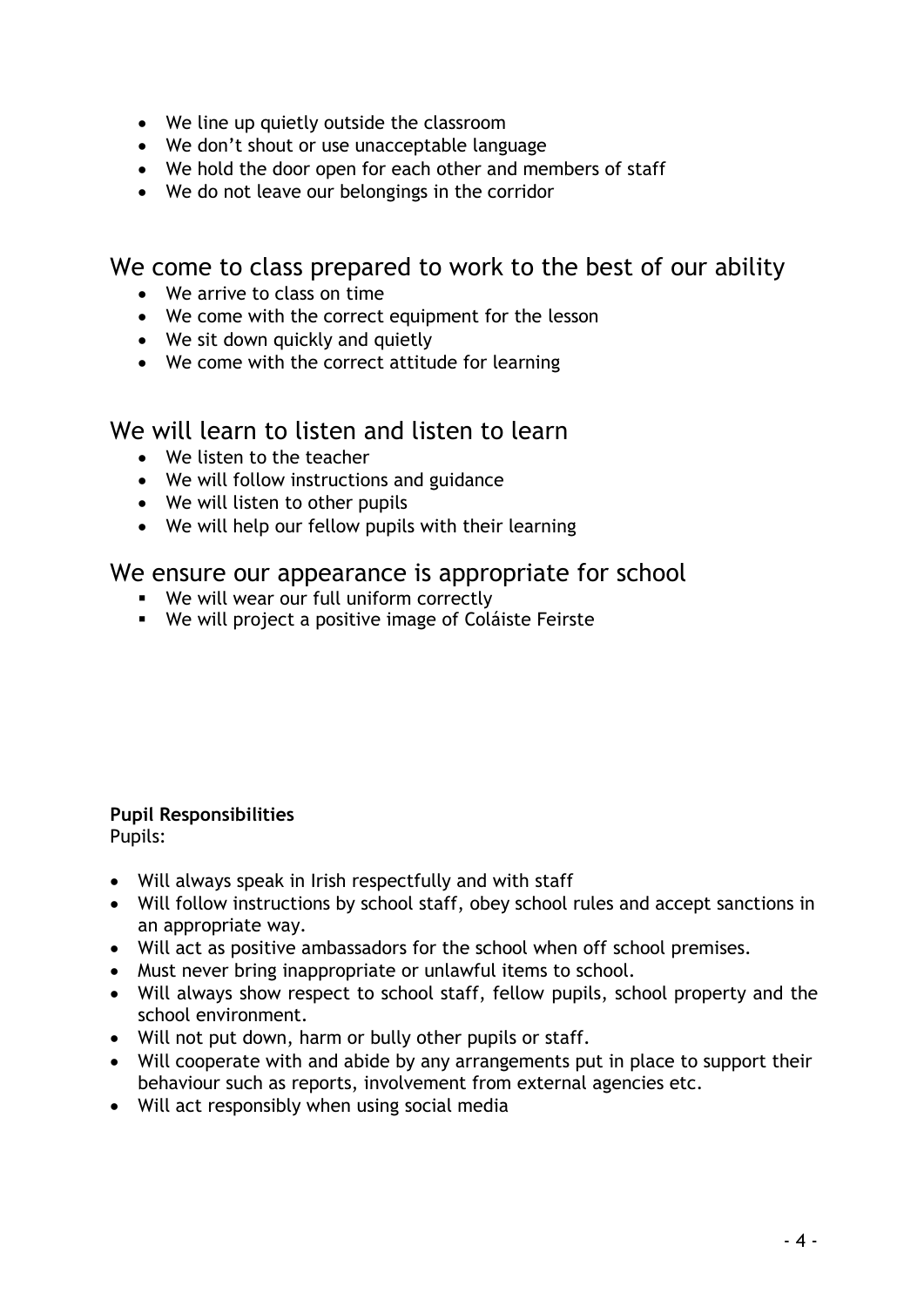### **Staff Responsibilities**

**Staff** 

- Will speak respectfully in Irish with pupils and with each other
- Will treat all pupils fairly and with respect;
- Will help all pupils to develop their full potential;
- Will provide a challenging, interesting and relevant curriculum;
- Will create a safe and pleasant environment both physically and emotionally;
- Will use positive and negative consequences clearly and consistently;
- Will be good role models;
- Will form positive relationships with parents and pupils;
- Will recognise and value the strengths of all pupils; and
- Will offer a framework for teaching the personal, social and emotional skills and abilities that underpin Coláiste Feirste's Behaviour for Learning Policy.

## **Parents'/ Carers' Responsibilities**

Parents/ Carers

- ensure their child uses Irish whenever possible
- make pupils aware of appropriate behaviour;
- encourage independence and self-discipline;
- show an interest in all their child does in school;
- support and work in partnership with the school in implementing their policy;
- be aware of the school rules;
- ensure pupils attend on time with the correct uniform and equipment;
- parents should arrange an appointment before speaking to a member of staff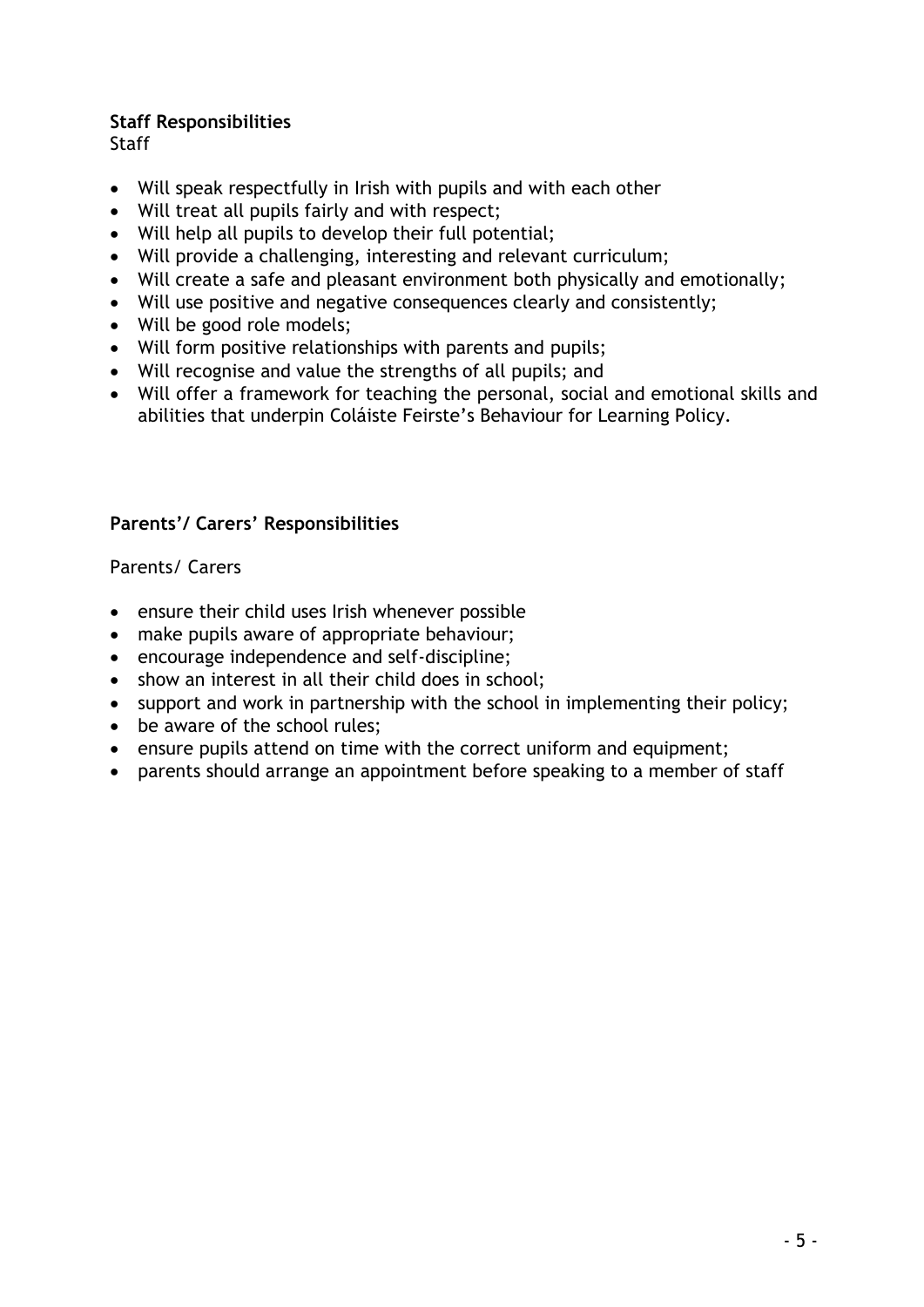#### **Mobile phones:**

Mobile phones must be switched off during school hours and kept out of sight. Failure to comply with this rule will result in having the phone confiscated. The phone will only be returned when a parent collects it from the school office.

From the point of view of security, personal and data protection, the use of phones to take or record photo or video images within Coláiste Feirste is strictly forbidden. A failure to comply with this rule will be regarded as a serious breach of our behaviour code**.**

Coláiste Feirste accept no responsibility for the loss of mobile phones.

#### **MP3 players:**

The use of MP3 players is forbidden except when a teacher feels they may be conducive to a particular learning/work outcome in classes such as MIA or Art.

Coláiste Feirste accept no responsibility for the loss of any of these items.

#### **Uniform:**

 Full uniform is to be worn at all times with the correct footwear. If there is a valid reason for part(s) of the uniform not being worn, then a signed letter must be given to the Form Teacher. Those pupils without a valid reason will be given 24hours to comply or further action will be taken.

#### **Rewards' Policy:**

**Aims:**

- As a school we recognise that a key part of developing the potential of our pupils is giving encouragement and praise and we see this as a key component to good teaching and pupil/teacher relationships.
- We will actively look for opportunities to praise pupils both within and beyond lessons
- We will encourage our pupils to strive for the best that they can be regardless of their ability
- We will develop a system of rewards that allows us to celebrate achievement, excellence and contribution in all aspects of school life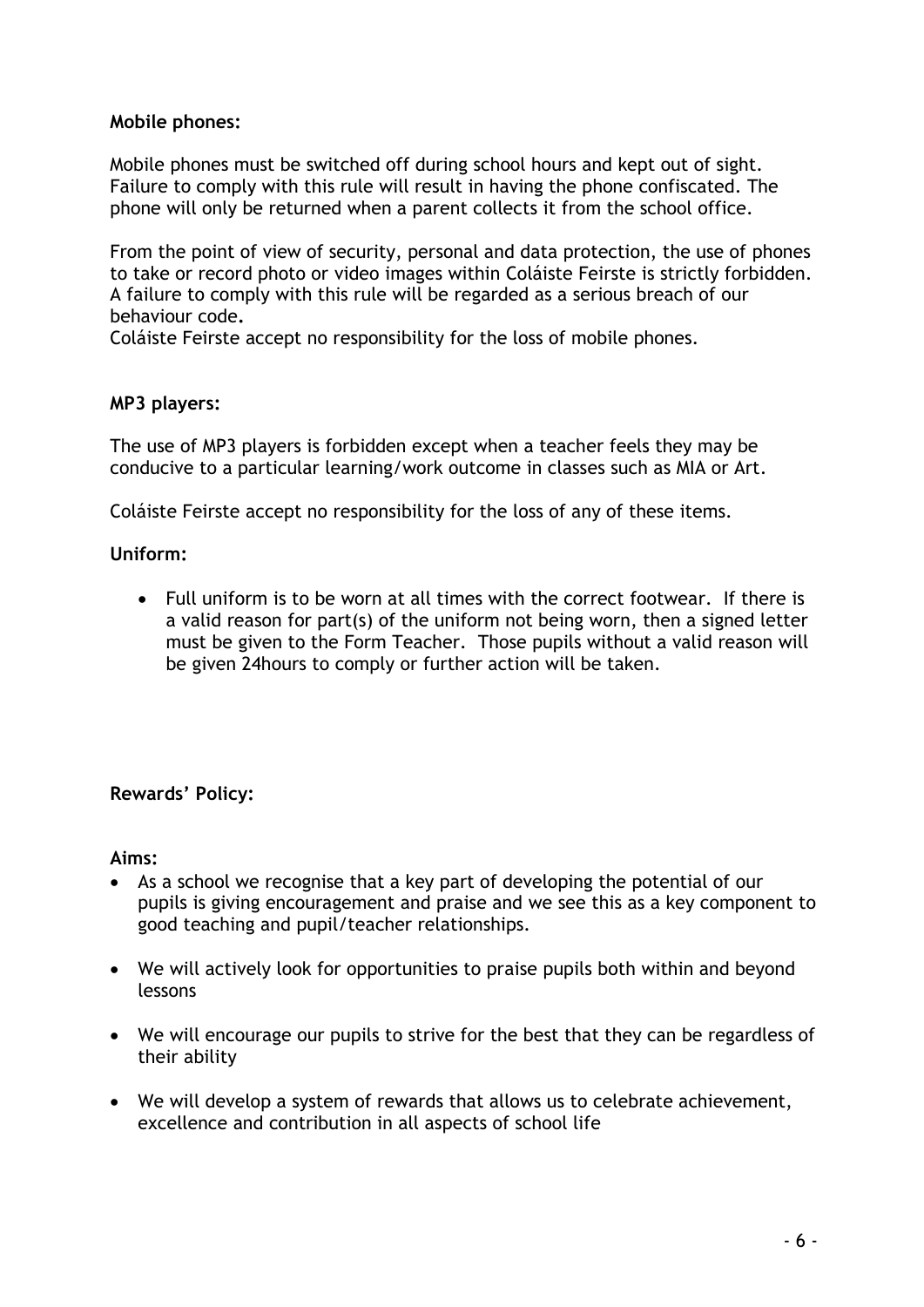**We use the following positive consequences:**

- Non-verbal rewards such as a thumbs up sign or a smile;
- Praise;
- Showing work to another teacher and to the Head of Department / Year Head;
- Stickers:
- Learning Certificates;
- Letters / phone calls home to parents;
- Displaying work; and
- Good work and reward assemblies;
- Individual subject awards;
- House scheme (Year 8) Members of each house accumulate points for use of Irish, good behaviour and effort. Points may also be deducted.

## **Behaviour for Learning – A Staged Referral Process**

If your child enters the referral process you will be informed in order to establish support for both your child and the school. The Form Teacher will be kept informed of progress and issues relating to your child throughout the entire referral process.

When your son/daughter is placed on report he must give the report to the subject teacher at the beginning of the lesson and collect at the end of the lesson. All reports must be shown to the appropriate person at the end of the day and targets discussed.

The pupil must take home their report for you to sign and they should return it to the appropriate teacher the following day.

- There will now be a staged approach to supporting your child with a clear referral system in place to support your child's needs, if required.
- This is visually represented by the coloured diagram.
- Most matters in school will be dealt with by your child's subject teachers and Form Teacher.
- A Head of Year will provide support in addition to this if progress has not been made.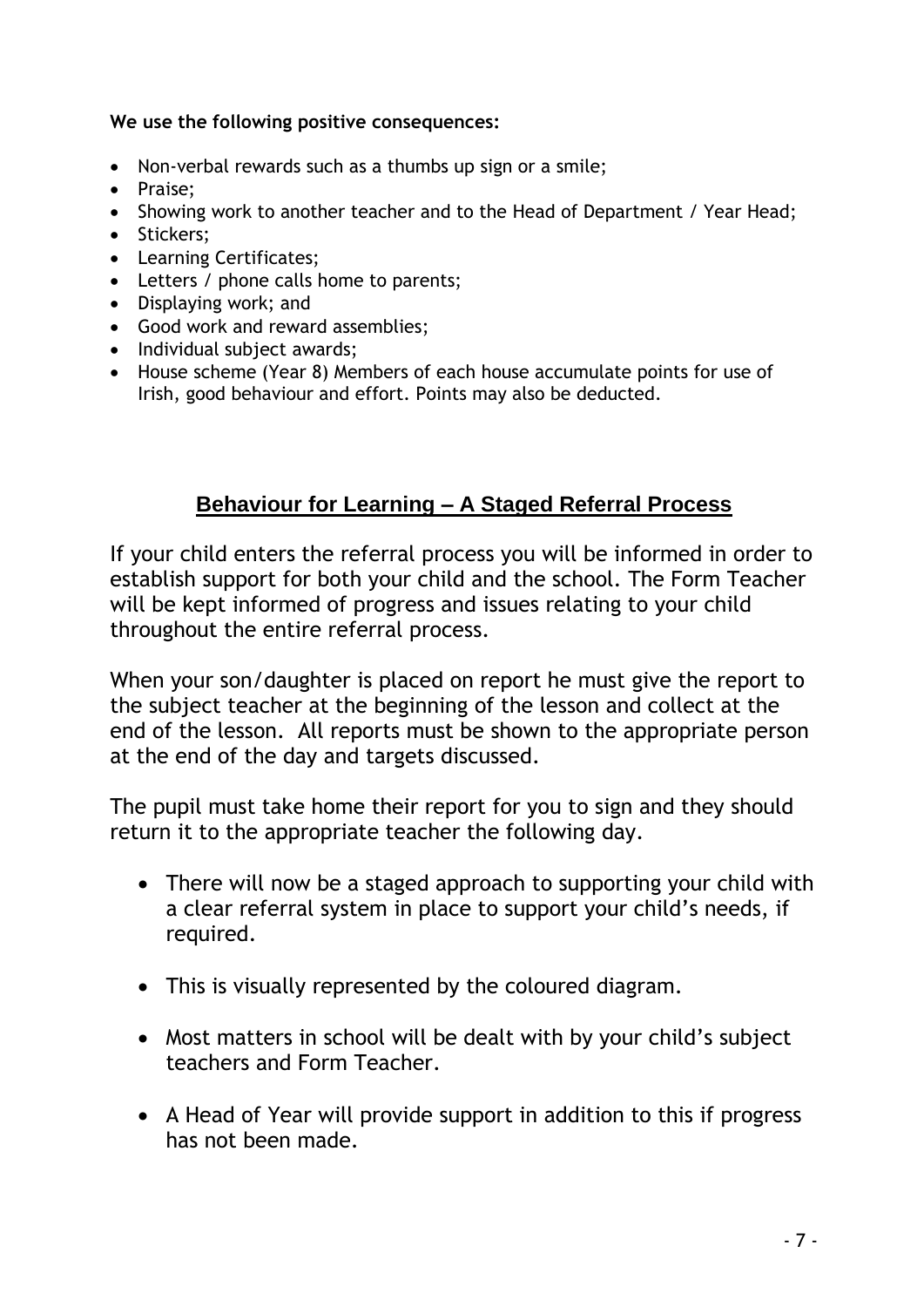#### A STAGED REFERRAL PROCESS

#### **Stage 1:** Green Report Issued by: Form Teacher Reasons for:

- Repeated reports of poor behaviour and defiance
- Lateness to Registration
- Persistent poor equipment
- Poor effort in numerous lessons

#### **Action:**

- Set targets
- Phone call home
- Discuss concerns with pupil
- Contact all staff for report
- Daily contact with pupil
- Issue detention
- Monitor lates
- Pupil remains in school to 3:30 to discuss
- Record issue on SIMS

If progress is made then pupil is taken off report and informally monitored by Form Teacher If poor progress is made after 2 weeks then referral completed and given to HOY with completed reports to date

#### **Stage 2:** YELLOW Report

Issued by: Head of Year

- Reasons for:
	- **•** Persistent poor behaviour and **defiance**
	- Failure to meet green targets
	- Return from suspension
	- Serious issues at HOY's discretion
	- **•** Persistent poor behaviour in corridors
	- **Truancy**

#### **Action:**

- Set targets
	- Parent/pupil meeting with HOY
	- Behaviour contract
	- Monitor progress towards targets
	- Liaise with Tutor regarding progress
	- Issue HOY detention
	- Record issue on SIMS

If progress is made then pupil is taken off yellow report and issued with a praise card for 1 week to be monitored by Form **Teacher** 

If poor progress is made after 2 weeks then referral completed and given to VP

**Stage 3:** Red Report Issued by: Head of Key Stage Reasons for:

- **•** Failure to meet YELLOW targets set
- Persistent poor behaviour/defiance
- Serious incidents. E.g. bullying, assault etc

#### **Action:**

- **•** Formal letter to parents
	- Parent/pupil meeting with HoKS
	- Referral to outside agency
	- IBP/Risk assessment
	- Assign a mentor for support
	- HoKS detention
	- Refer to Pastoral VP
	- Internal suspension Record issue on SIMS

If progress is made then pupil is taken off red report and must complete 2 weeks HOY report If poor progress is made after 2 weeks then referral completed and given to Pastoral VP

#### **Stage 4:**Blue Report

Issued by: Head of Key Stage Reasons for:

- Failure to meet Red targets set
- Persistent poor behaviour/defiance
- Very serious incidents. E.g. Drugs or alcohol, assault on staff etc

#### **Action:**

- Parents to attend a meeting with Pastoral VP
- Referral to outside agency/Link
- IBP/Risk assessment
- Fixed period exclusion
- Referral to Principal/BOG for possible expulsion
- Record issue on SIMS